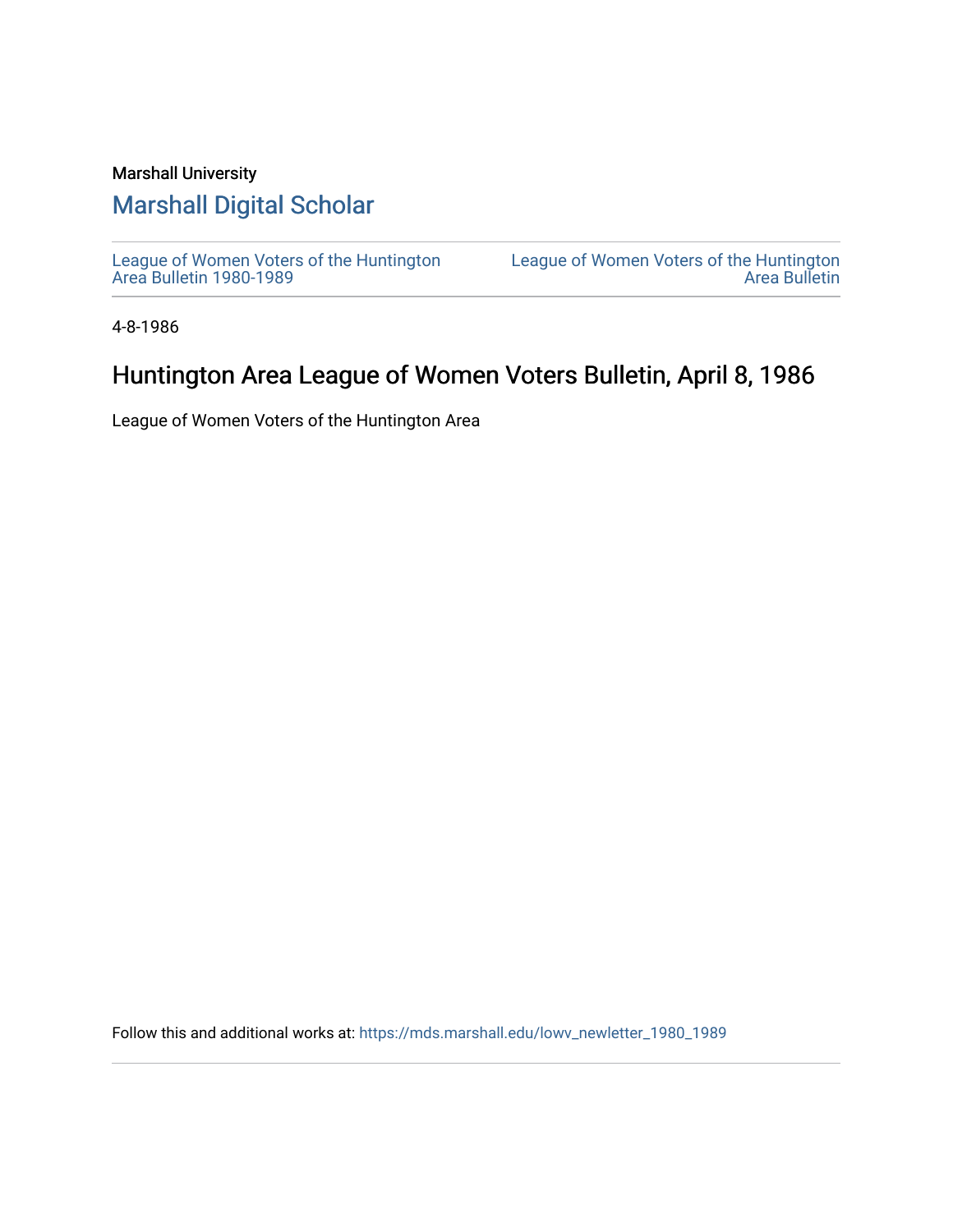

## **Huntington Area League of Women Voters**

**BULLETIN April 8, 1986**



**The tiuntington League of Women Voters is sponsoring a public meeting on Hazardous : Waste/Materials The public meeting w ill be held at the Johnson Memorial United Methodist Church, 5th Ave. and 10th St., on Thursday April 17. Ron Shipley, Hazardous Waste** Coordinator for West Virginia, will be the principal speaker. League Members will also pre-**I sent information related to local hazardous waste/materials issues.**

**, HAZARDOUS MATERIALS are commercial substances in a form or quantity that poses unreasonable risks to health amd safety or property. They are products which have market value and which,** if spilled or lost, will result in an economic loss.

HAZARDOUS WASTES are by-products of commercial processes and have no further usefulness or value to the producer or owner. Because of their quantity, concentration, or physical, chemical, or infectious characteristics, they may cause or significantly contribute to mortality or illness or pose a hazard to health or environment when they are cared for improperly.

**Hazardous substances may be poisonous, corrosive, combustible, flammable, explosive,** radioactive, etiological, reactive or toxic.



# **Voters Service**

**VOTING INFORMATION - Election Day May 13, 198b:**

Cabell County is divided into five Magisterial Districts.

Board of Education - No more than two members may serve from the same magisterial district, and voting is at-large. Two schoolboard members will be elected this time. A Board Member from District<sup>7</sup> will continue to serve until the 1988 election. Three people from District I have filed for the Board of Education, but only one can be elected if he/she receives enough votes. There is one candidate from District 2; there are two candidates from District 3., and two from District 5. However there are no members of the board from these districts who have unexpired terms.

**Greater Huntington Park and Recreation Committee - No more than two members may serve** from the same magisterial district and voting is at-large. We will elect three committee members this time. District 1 has a member who will serve until 1988. There are two Democratic candidates from District 1 but only one vacancy. Only one Democratic candidate has filed in District 5 and there are two vacancies.

**VOTE VOTE VOTE!! Have you seen the state League-produced VOTE poster? Thank you to .. Ashland Coal for providing funds for the posters!**

**Helen Gibbins, President 6128. Gideon Rd. Huntington, WV 25705 736-3287\_\_\_\_\_\_\_\_\_\_\_\_\_\_\_\_**

**Linda P. Rowe, Editor 1007 Chesapeake Ct. Huntington, WV 25701 523-4475**

**L ila Thompson, Treasurer 2/38 Washington Blvd Huntington, WV 25705 322-3792**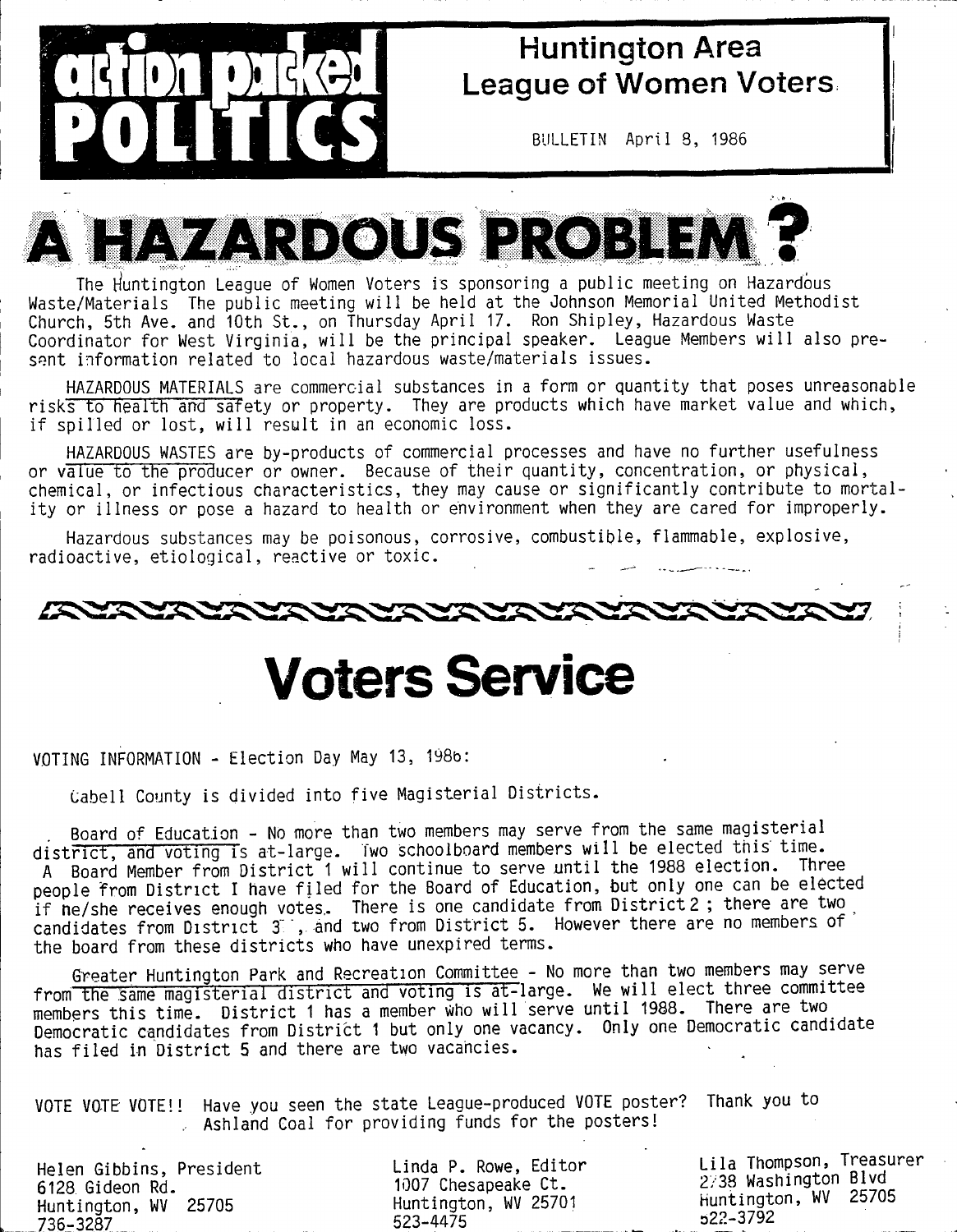### **Financing the Federal**  $\bullet$ **Government study**

FINANCING THE FEDERAL GOVERNMENT. The final stage of the League's Financing the Federal Government Study focuses on the funding of entitlement programs, particularly. Social Security and Medicare. The method used for determining consensus is by direct member agreement. Study articles and a member response form will be in the April **National VOTER.**

Members who recently joined the Huntington League will not have been placed on the mailing list for the April VOTER. If you wish to participate in this consensus, contact **Helen Gibbins, 736-3287. She can share a VOTER with you and sign a photocopied response form to affirm your membership status.**

Postmark deadline for members' tear-off response forms is May 19, 1986.

# **Membership**

Membership lists are available at League meetings or by contacting Lila Thompson, 522-3792. Thank you to Margaret Gerke for arranging for the typing of this list. NOTE: since the list was typed, a couple of changes have come to our attention. These are:

**1 . Betty B arrett's phone number should be 525-5909**

**2- Ruth Sullivan has moved. Her new address is: 1 Lafayette C ircle Hurricane, WV 25526 \_\_jDn. 757-8549**

WANTED: Volunteers to county out recreation flyers (in May) for distribution to **area Schools. Contact Susan Ray, 522-0235.**

Board Resignation: Linda Rowe is resigning from the Board in order to do political campaign work. She will continue to serve as Bulletin editor in **an off-board capacity.**

 $\sim$   $\sim$   $\sim$ 

| Huntington Area. Today.<br>To Join the Huntington Area League of Women Voters, mail this coupon and<br>dues check (payable to Huntington LWV) to Lila Thompson, Treas., 2738 Washington<br>Blvd., Huntington, WV 25705. Dues are \$25 individual and \$37.50 for two<br>members in the same household.<br>Name(s)<br>Address<br>Phone<br>The League of Women Voters is a non-profit, non-partisan organization open |
|---------------------------------------------------------------------------------------------------------------------------------------------------------------------------------------------------------------------------------------------------------------------------------------------------------------------------------------------------------------------------------------------------------------------|
|                                                                                                                                                                                                                                                                                                                                                                                                                     |